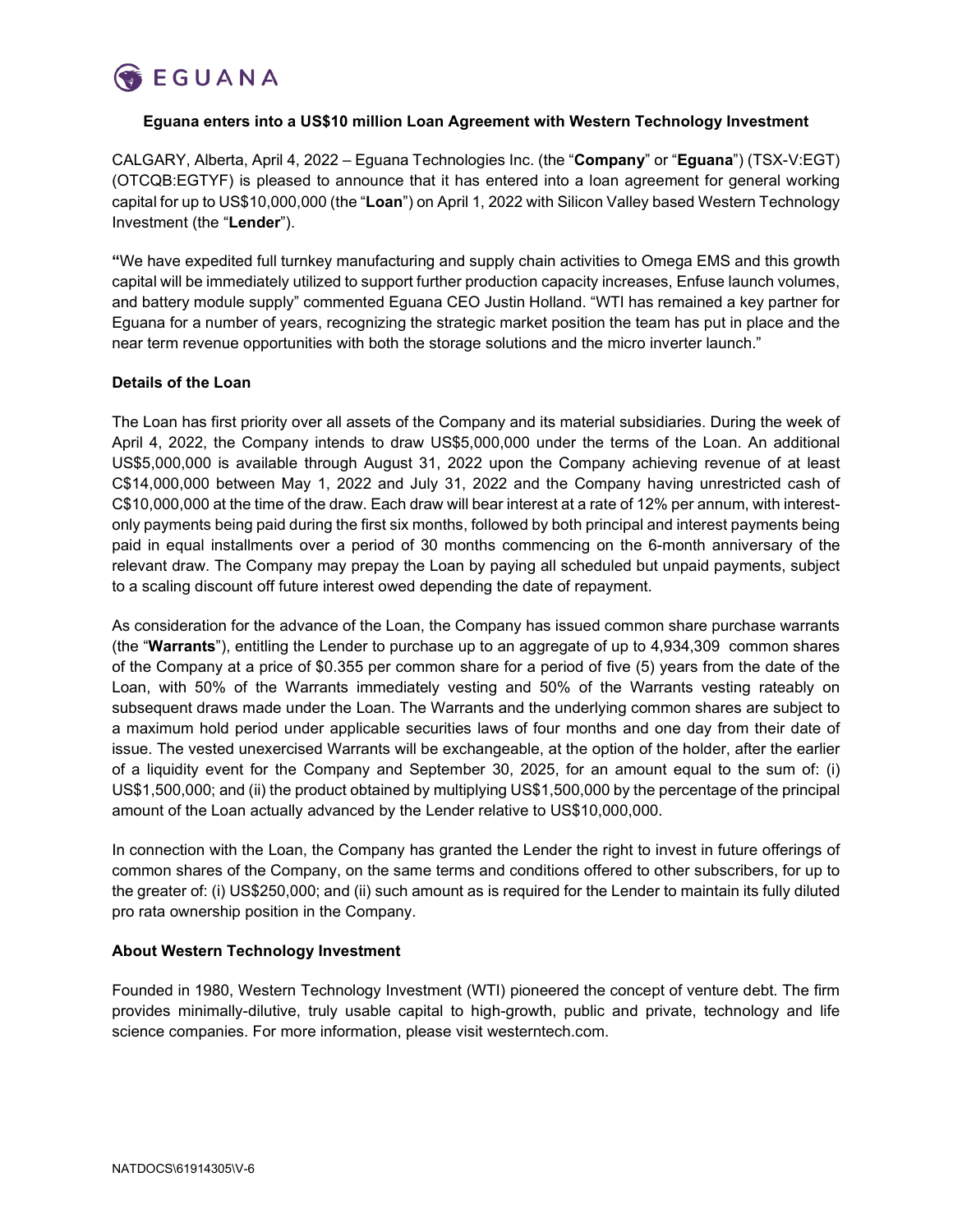# **About Eguana Technologies Inc.**

Based in Calgary, Alberta Canada, Eguana Technologies (TSX-V: EGT) (OTCQB: EGTYF) designs and manufactures high performance residential and commercial energy storage systems. Eguana has two decades of experience delivering grid edge power electronics for fuel cell, photovoltaic and battery applications, and delivers proven, durable, high quality solutions from its high capacity manufacturing facilities in Europe, Australia and North America.

With thousands of its proprietary energy storage inverters deployed in the European and North American markets, Eguana is one of the leading suppliers of power controls for solar self-consumption, grid services and demand charge applications at the grid edge.

To learn more, visit [www.EguanaTech.com](http://www.eguanatech.com/) or follow us on Twitter @EguanaTech

# **Company Inquiries**

Justin Holland CEO, Eguana Technologies Inc. +1.416.728.7635 [Justin.Holland@EguanaTech.com](mailto:Justin.Holland@EguanaTech.com)

## **Forward Looking Statements**

Certain information in this news release constitutes forward-looking statements and forward-looking information (collectively, the "forward-looking statements") within the meaning of Canadian securities laws, and is subject to numerous risks, uncertainties and assumptions, many of which are beyond the Company's control. This forward-looking information includes, among other things, information with respect to the Company's beliefs, plans, expectations, anticipations, estimates and intentions. The words "may", "could", "should", "would", "suspect", "outlook", "believe", "anticipate", "estimate", "expect", "intend", "plan", "target" and similar words and expressions are used to identify forward-looking information, including the use of proceeds from the Loan, the timing of the first draw and near term revenue opportunities of the Company. The forward-looking information in this news release describes the Company's expectations as of the date of this news release.

The results or events anticipated or predicted in such forward-looking information may differ materially from actual results or events. Material factors which could cause actual results or events to differ materially from such forward-looking information include, among others, the Company's ability to engage and retain qualified key personnel, employees and affiliates, to obtain capital and credit and to protect its property rights.

The Company cautions that the foregoing list of material factors is not exhaustive. When relying on the Company's forward-looking information to make decisions, investors and others should carefully consider the foregoing factors and other uncertainties and potential events. The Company has assumed a certain progression, which may not be realized. It has also assumed that the material factors referred to in the previous paragraph will not cause such forward-looking information to differ materially from actual results or events. However, the list of these factors is not exhaustive and is subject to change and there can be no assurance that such assumptions will reflect the actual outcome of such items or factors.

The forward-looking statements contained in this news release represent the expectations of the Company as of the date of this news release and, accordingly, is subject to change after such date. Readers should